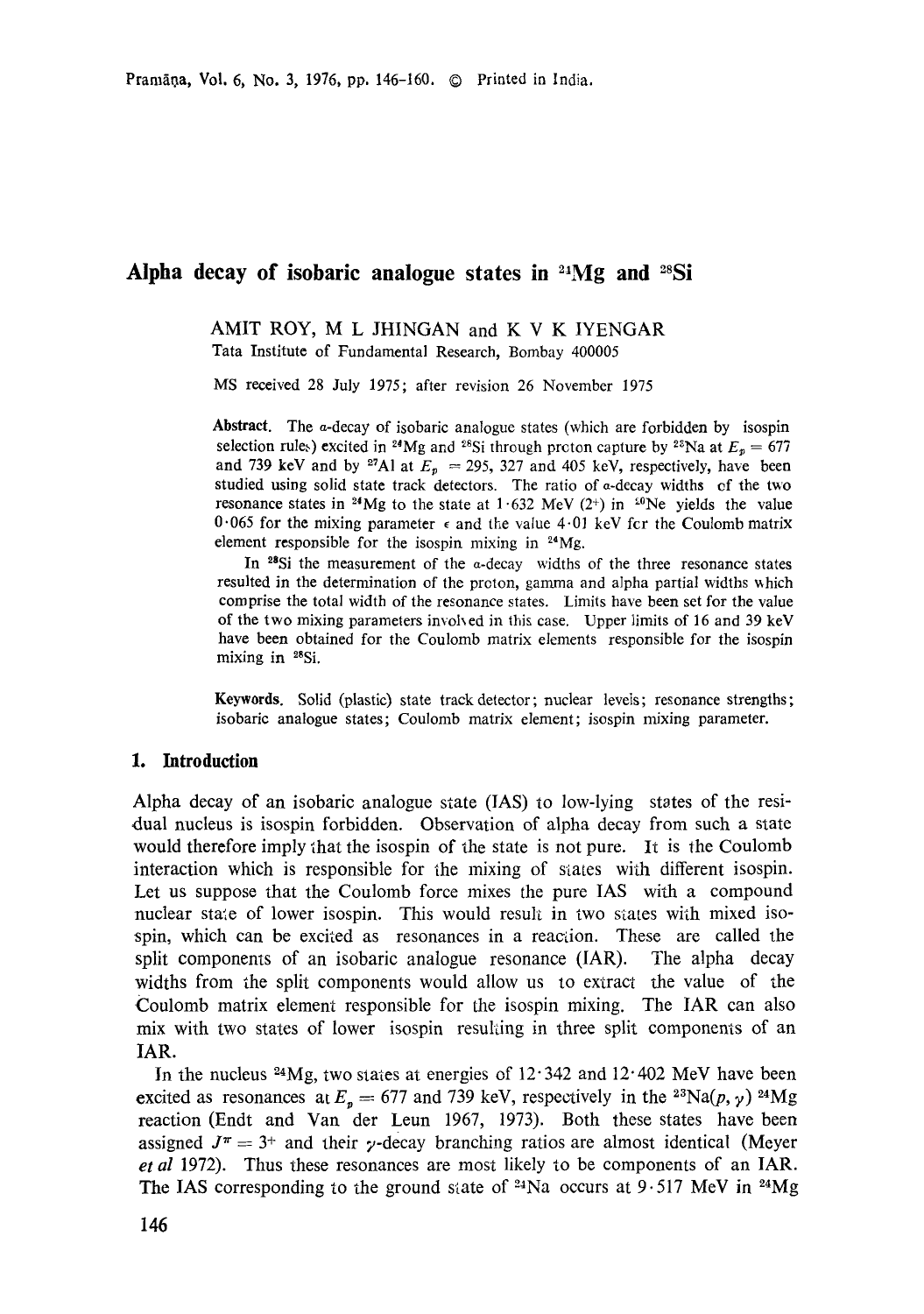(Endt and Van der Leun 1973). The states at  $12.342$  and  $12.402$  MeV are thus likely to be the split components of an IAR corresponding to the  $2.909$  MeV (3+) state in <sup>24</sup>Na. Previous experiments using surface barrier detectors for detection of a's (Kuperus *et al* 1963) failed to measure any a-decay to the ground state of <sup>20</sup>Ne from these resonances. However, since these states have  $J^{\pi} = 3^{+}$ , no a-decay to the ground state of  $2^{\circ}Ne(0^+)$  will take place. Only a-decay to the 1st excited state of <sup>20</sup>Ne(2<sup>+</sup>) at 1.632 MeV is energetically possible  $[Q]$  (*a*-decay to 1.632 MeV) = 0.746 MeV]. The a-decay of the resonance at  $E_a = 739$  keV to ~he 1-632 MeV state in 2°Ne has been observed by Meyer *etal* (1972) through the  $\nu$ -deexcitation of that state.

We have measured the a-decay width for both the resonances at  $E_p = 677$  and 739 keV employing solid state (plastic) track detector (SSTD).

Three states at  $11.689$ ,  $11.898$  and  $11.974$  MeV in <sup>28</sup>Si have been excited as resonances at  $E_p=295$ , 327 and 405 keV respectively through the <sup>27</sup>Al(p,  $\gamma$ )<sup>28</sup>Si reaction (Endt and Van der Leun 1967, 1973). The  $y$ -decay of these resonances are found to be similar and take place predominantly to  $4$ <sup>+</sup> states in <sup>28</sup>Si (Meyer *et al* 1969). All these resonances have been tentatively assigned  $J^{\pi} = 4^{+}$ . Since the IAS corresponding to the ground state of  $^{28}\text{Al}$  occurs at 9.319 MeV in  $^{28}\text{Si}$ (Endt and Van der Leun 1973), these resonances are likely to be split components of an IAR corresponding to the state at 2.66 MeV in <sup>28</sup>Al whose  $J^{\pi}$  is likely to be between  $2^+$  and  $-4^+$  (Endt and Van der Leun 1973).

Kuperus *et al* (1963) studied the reaction <sup>27</sup>Al(p,  $a$ )<sup>24</sup>Mg at these proton energies but failed to observe any  $\alpha$ -decay from these resonances. In this case, ahhough a-decay to both the ground state  $(0^+)(Qa_0 = 1.601 \text{ MeV})$  and the 1st excited state at 1.368 MeV (2+) ( $Qa_1 = 0.233$  MeV) in <sup>24</sup>Mg are energetically possible, the decay to the 1st excited state is inhibited by the extremely low  $\alpha$ -penetrability.

In this study we have measured the  $\alpha$ -decay from these three resonances using plastic track detectors.

### **2. Theory**

The main quantity of interest in  $\alpha$ -decay of a resonance is the decay width,  $\Gamma_{\alpha}$ When only the proton, gamma and alpha channels are open for decay, as is the case in the present study, a knowledge of the resonance strengths of the  $(p, \gamma)$ ,  $(a, \gamma)$  and  $(p, a)$  reactions, will help determine the partial widths,  $\Gamma_p$ ,  $\Gamma_\gamma$  and  $\Gamma_a$ which together constitute the total width,  $\Gamma$ . The resonance strengths are

defined as  $(2J + 1)\frac{\Gamma_1\Gamma_2}{\Gamma}$  where J is the spin,  $\Gamma_1$  and  $\Gamma_2$  are partial widths and  $\Gamma$ 

the total width of the resonance state and the subscripts 1 and 2 refer to the incoming and outgoing channels. For situations where all the three resonance strenghs are not known, further assumptions on the partial widths are necessary to extract their values from the resonance strengths.

Let us consider the a-decay of resonant states with mixed isospin. First we discuss the case of an IAS  $(T = T_>)$  mixing with a state of lower isospin  $(T = T<sub>0</sub> = T<sub>0</sub> - 1)$ . The wave functions of the mixed states can be written as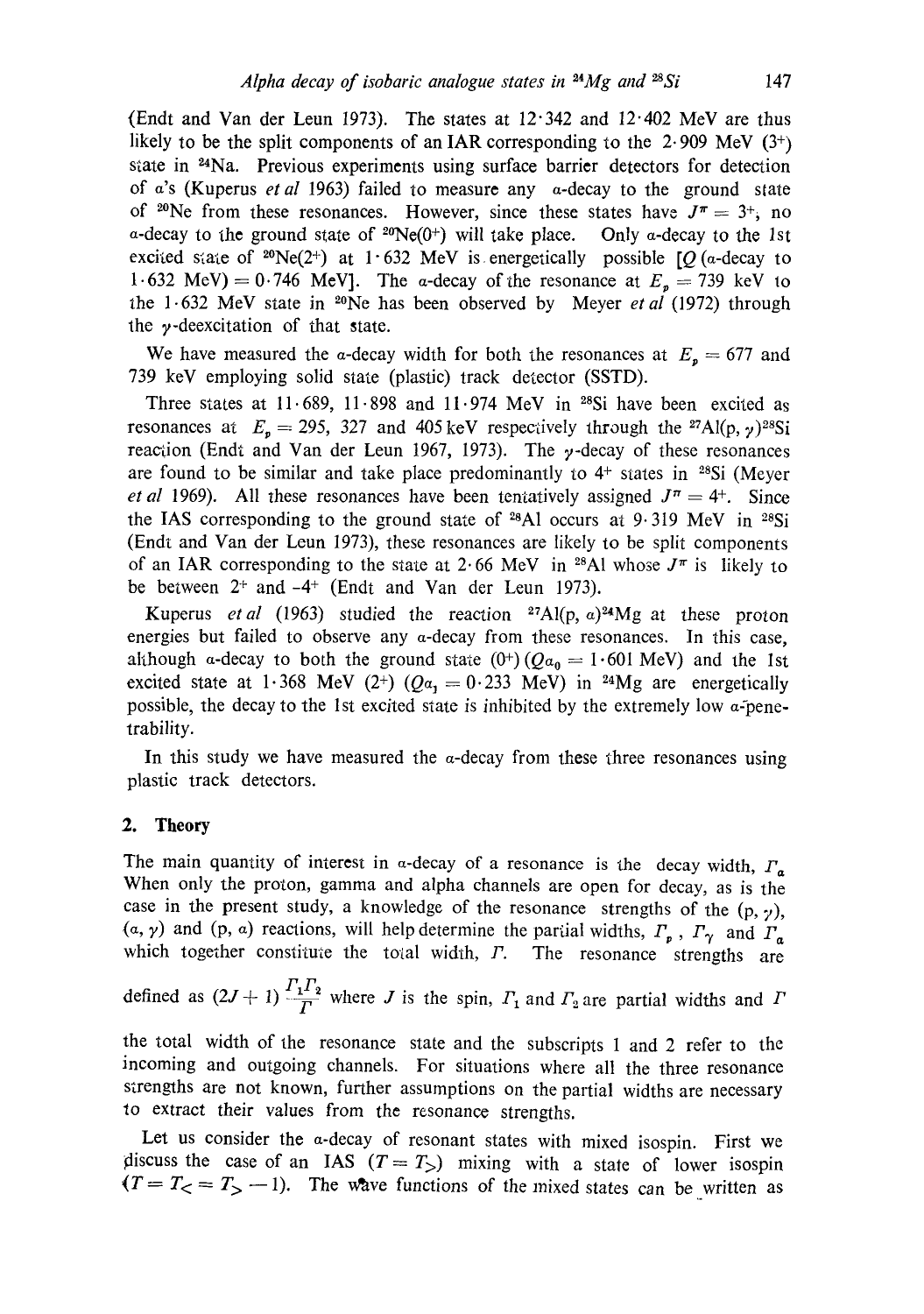148 *Amit Roy, M L Jhingan and K V K Iyengar* 

$$
\psi_1 = \frac{1}{\sqrt{1+|\epsilon|^2}} \left\{ \psi\left(T_<\right) + \epsilon \psi\left(T_>\right) \right\} \tag{1}
$$

$$
\psi_2 = \frac{1}{\sqrt{1+|\epsilon|^2}} \left\{ \psi(T_>) - \epsilon \psi(T_>) \right\} \tag{2}
$$

where  $\psi(T_{\leq})$  and  $\psi(T_{\leq})$  are wave functions of the members with lower and higher isospin, respectively, of the unmixed doublet and  $\epsilon$  is a complex mixing parameter. This mixing problem has been considered earlier by many workers (Radicati 1953, McDonald 1960) who treated  $\epsilon$  as real. The complex nature of  $\epsilon$  has been pointed out recently by Shanley (1975). The energy eigenvalues of  $\psi_1$  and  $\psi_2$ are given by

$$
\eta_i = E_i - \frac{i}{2} \Gamma_i \tag{3}
$$

where  $E_i$  are the resonance energies and  $\Gamma_i$  are the widths of the resonance. In the case of only one open channel, the phase of  $\epsilon$  is given by the relation (Shanley 1975, Warke 1975)

$$
\tan \phi_e = \frac{1 + |\epsilon|^2}{1 - |\epsilon|^2} \frac{\Gamma_2 - \Gamma_1}{2(E_2 - E_1)}.
$$
\n(4)

The widths are given by

$$
\frac{1}{2}\Gamma_i = \sum_I |\langle f | V | \psi_i \rangle|^2 \tag{5}
$$

where f is the channel to which decay takes place and V is the decay operator. f is assumed to have pure isospin  $T = T<sub>0</sub>$  and V is assumed to conserve isospin. Then for a-decay from  $\psi_1$  and  $\psi_2$  only the  $\psi(T_<)$  component would contribute, and thus

$$
\frac{\Gamma_{\alpha_1}}{\Gamma_{\alpha_1}} = |\epsilon|^2. \tag{6}
$$

Thus the ratio of the  $\alpha$ -decay widths would determine the magnitude of the mixing parameter,  $\epsilon$ .

Now, it is the Coulomb interaction,  $H_e$ , which is responsible for the mixing. Treating this mixing as a perturbation problem, the Coulomb matrix element non-diagonal in  $T$ , which is responsible for mixing can be written as (Warke 1975)

$$
\langle \psi(T_{\leq}) | H_{\bullet} | \psi(T_{>}) \rangle \approx \frac{\epsilon \cdot (\eta_1 - \eta_2)}{1 + |\epsilon|^2}
$$
 (7)

for small values of  $\epsilon$ . In this case

$$
\tan \phi_{\bullet} \approx \frac{\Gamma_2 - \Gamma_1}{2\left(E_{\epsilon} - E_1\right)}
$$

and

phase 
$$
(\eta_1 - \eta_2) = \tan^{-1} \left\{ \frac{\Gamma_2 - \Gamma_1}{2 (E_1 - E_2)} \right\}.
$$

Thus, for weak mixing, the phase of the product on the R.H.S. of eq. (7) is zero and the matrix element  $\langle H_{\alpha} \rangle$  is real.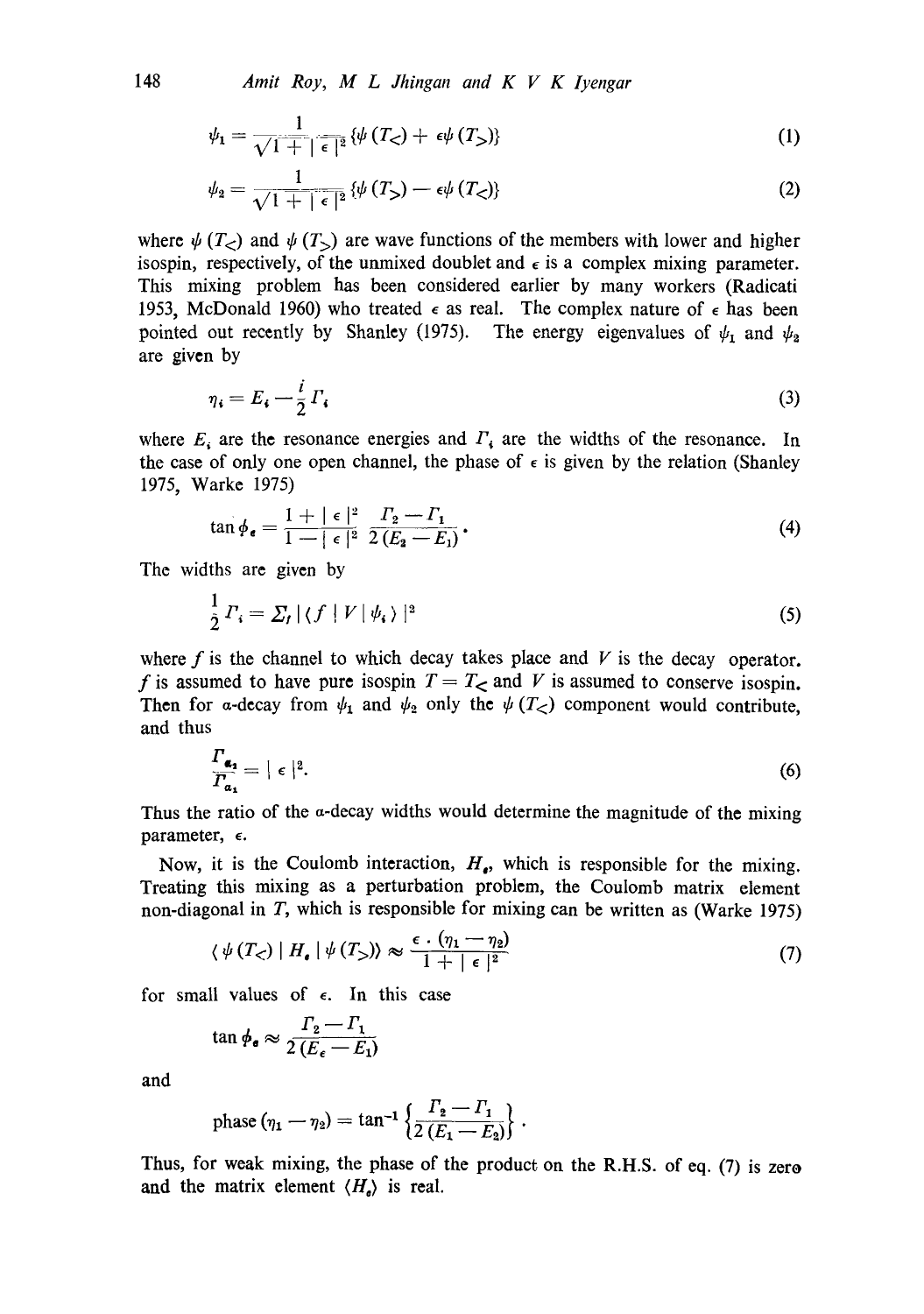We consider now the case of an IAS mixing with two states, say  $\psi(T_{\leq})$  and  $\psi'$  (T<sub><</sub>) of lower isospin T<sub><</sub> giving rise to three split components of an IAR. We can write, then

$$
\psi_1 = \frac{1}{\sqrt{1+|\epsilon_1|^2}} \{\psi(T_<) + \epsilon_1 \psi(T_>)\}
$$
\n(8)

$$
\psi_2 = \frac{1}{\sqrt{1+|\epsilon_2|^2}} \left\{ \psi'(T_<) + \epsilon_2 \psi(T_>) \right\} \tag{9}
$$

$$
\psi_3 = \frac{1}{\sqrt{1 + \left[\epsilon_1\right]^2 + \left[\epsilon_2\right]^2}} \left\{ \psi\left(T_{>}\right) - \epsilon_1 \psi\left(T_{<}\right) - \epsilon_2 \psi'\left(T_{<}\right) \right\} \tag{10}
$$

We assume here for ease of computation that the states  $\psi(T_{\leq})$  and  $\psi'(T_{\leq})$  are orthogonal. This assumption would give us upper bounds of isospin mixing. Using eq. (5) and the fact that  $\alpha$ -decay takes place from  $T<sub>5</sub>$  components only, we find

$$
\Gamma_{a_1} = \frac{1}{1+|\epsilon_1|^2} \sum_I |\langle f | V | \psi(T_{\leq}) \rangle|^2 \tag{11}
$$

$$
\Gamma_{\mathfrak{a}_2} = \frac{1}{1+|\epsilon_2|^2} \sum_f |\langle f | V | \psi'(T_<) \rangle|^2 \tag{12}
$$

$$
\Gamma_{a_3} = \frac{1}{1+|\epsilon_1|^2+|\epsilon_2|^2} \sum_f |\epsilon_1 \langle f | V | \psi(T_{<}) \rangle + \epsilon_2 \langle f | V | \psi'(T_{<}) \rangle |^2
$$
\n(13)

The final states f are assumed to have isospin  $T = T_{\leq}$ . Due to the presence of cross-terms in  $\Gamma_{a_3}$ , we find that the a-widths alone are not sufficient to determine the mixing parameters  $\epsilon_1$  and  $\epsilon_2$ . However, it is possible to obtain the bounds on the magnitudes of the mixing parameters in this case. Let us define

$$
A_t = \langle f | V | \psi(T_{\leq}) \rangle
$$

and

$$
B_f = \langle f | V | \psi'(T_{\leq}) \rangle.
$$

Then eqs (11) to (13) become

$$
T_{\mathfrak{a}_1} = \frac{1}{1+|\epsilon_1|^2} \sum_I |A_I|^2 \tag{14}
$$

$$
\Gamma_{a_2} = \frac{1}{1 + |\epsilon_2|^2} \sum_j |B_j|^2 \tag{15}
$$

$$
T_{a_3} = \frac{1}{1+|\epsilon_1|^2 + |\epsilon_2|^2} \sum_f |\epsilon_1 A_f + \epsilon_2 B_f|^2
$$
  
= 
$$
\frac{1}{1+|\epsilon_1|^2 + |\epsilon_2|^2} \Big[ \sum_f (|\epsilon_1|^2 |A_f|^2 + |\epsilon_2|^2 |B_f|^2) + \sum_f (\epsilon_1 A_f)^* (\epsilon_2 B_f)^* \Big]
$$
(16)

Using the inequality

$$
-|A| \cdot |B| \leqslant A \cdot B \leqslant |A| \cdot |B|
$$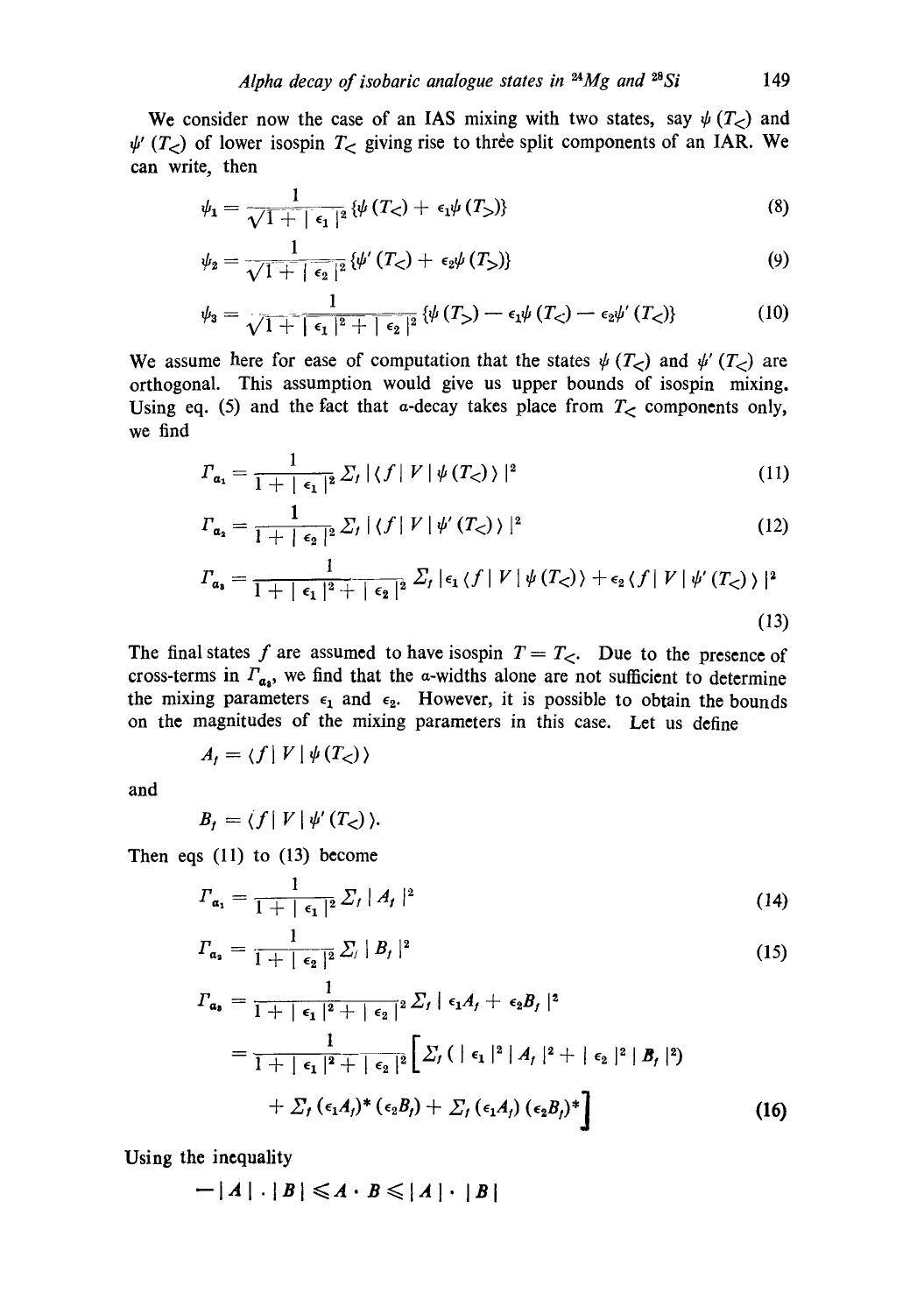and eqs  $(14)$  and  $(15)$  in eq.  $(16)$ , we get

$$
\frac{\left[ \left| \epsilon_1 \right| (1 + |\epsilon_1|^2)^{\frac{1}{2}} \Gamma_{\alpha_1}^{\frac{1}{2}} - |\epsilon_2| (1 + |\epsilon_2|^2)^{\frac{1}{2}} \Gamma_{\alpha_1}^{\frac{1}{2}} \right]^{2}}{1 + |\epsilon_1|^2 + |\epsilon_2|^2}
$$
\n
$$
\leqslant \Gamma_{\alpha_3} \leqslant \frac{\left[ |\epsilon_1| (1 + |\epsilon_1|^2)^{\frac{1}{2}} \Gamma_{\alpha_1}^{\frac{1}{2}} + |\epsilon_2| (1 + |\epsilon_2|^2)^{\frac{1}{2}} \Gamma_{\alpha_2}^{\frac{1}{2}} \right]^{2}}{1 + |\epsilon_1|^2 + |\epsilon_2|^2} \tag{17}
$$

which determines the limits on the magnitudes of  $\epsilon_1$  and  $\epsilon_2$ . In the weak mixing situation, *i.e.*, for  $|\epsilon_1|, |\epsilon_2| \ll 1$ , eq. (17) reduces to

$$
(|\epsilon_1| \Gamma_{\alpha_1}^{\frac{1}{2}} - |\epsilon_2| \Gamma_{\alpha_2}^{\frac{1}{2}})^2 \leqslant \Gamma_{\alpha_3} \leqslant (|\epsilon_1| \Gamma_{\alpha_1}^{\frac{1}{2}} + |\epsilon_2| \Gamma_{\alpha_2}^{\frac{1}{2}})^2 \tag{18}
$$

### **3. Experimental details**

The experiments were carried out using proton beam  $\sim 1\mu$  A from the 1 MV Cockroft-Walton generator at this institute. Targets of NaC1 and AI were prepared by vacuum evaporation onto Ta backings  $(\sim 0.5 \text{ mm}$  thickness). Carbon backed and self-supporting targets of A1 were also used.

For the detection of a-particles plastic track detectors (cellulose nitrate) were used. Recently these detectors have proved to be of great use in the study of low a-yield reactions (Somogyi *etal* 1968, Price and Fleischer 1971, Szabo 1972). The a-particles from low yield  $(p, a)$  reactions have to be detected in the presence of elastically scattered protons whose number generally exceeds that of the  $\alpha$ -particles by 5–6 orders of magnitude. The resultant pile up problems make the use of Si surface barrier detectors quite troublesome, especially in the case of reactions with low  $Q$ -value. This can only be mitigated by resorting to low beam currents. However this is self-defeating as the yield of the reactions are too low and statistics too poor. One would desire to use the highest beam current available both to enable detection as well as measure the cross-section for these low yield reactions.

No such problem arises in the case of plastic track detectors as we can choose the material of the plastic as well as the etching reagents in such a way as to render the detector comparatively insensitive to register proton tracks. The details of track formation and various etching techniques have been well described in the literature (Somogyi *et al* 1968, Price and Fleischer 1971, Varnagy *etal* 1974). The arrangement of the detector and targets in the scattering chamber is shown in figure 1. The target was mounted at the centre of the scattering chamber at an angle of 45° to the proton beam and the detector, shaped in the form of a rectangular cylindrical strip, was placed to cover an angular range  $50^{\circ}-160^{\circ}$  in the form of an arc with the target at its centre at a distance of 10 cm from the target. A detector of this shape enables us to obtain the entire a-angular distribution in a single exposure thus eliminating normalization problems. Another target of almost identical thickness prepared along with those used for the actual measurement was mounted at the end of the scattering chamber along the direction of the beam. With the c~ntral target not in position *(see* figure 1), the beam would hit the second target. A  $7.6 \text{ cm} \times 7.6 \text{ cm}$  NaI (Tl) detector was used to locate the resonances in the corresponding  $(p, \gamma)$  reaction using the second target. After **the** resonance was located the central target was brought into position to **inter-**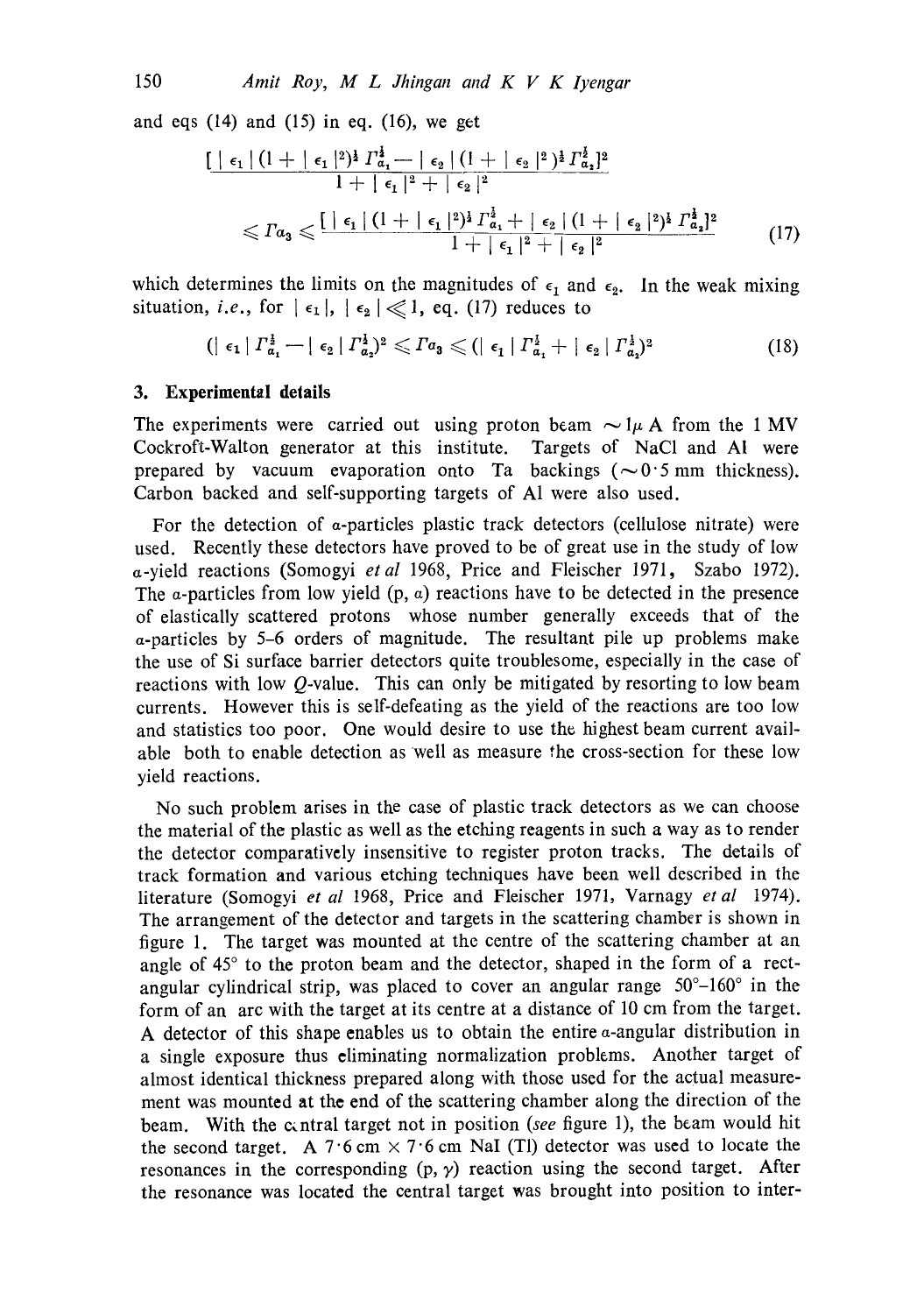

Figure 1. Arrangement of target and solid-state (plastic) track detector inside the scattering chamber,  $(a)$  as viewed from side  $(b)$  as viewed from top.

cept the beam and the  $\alpha$ -yield on the resonance was measured. For each of the resonances studied, the yield at an energy 5 keV below the resonance energy was also measured to enable estimation of the correction for the contributions from (i) the non-resonant yield and (ii) the contaminant reactions.

After the exposure, the plastic detector was etched for 50 minutes in a solution of 150 gm NaOH + 120 gm KOH + 900 gm H<sub>2</sub>O at 50°C. The detector was scanned under a microscope and the total number of  $\alpha$ -tracks per cm<sup>2</sup> area over an angular interval of  $10^{\circ}$  was determined.

The strength of the etching solution and the period of etching were optimized by observing the a-particles arising from the decay of resonances at  $E_p = 872 \text{ keV}$ in <sup>19</sup>F (P, a)<sup>16</sup>O, at  $E_p = 592$  keV in <sup>23</sup>Na(p, a) <sup>20</sup>Ne and those at  $E_p = 505$  and 633 keV in <sup>27</sup>Al(p,  $\alpha$ )<sup>24</sup>Mg. Since the resonance strengths at these resonances are large and have been previously determined (Endt and Van der Leun 1967 1973) they provided good calibration of the detection system. The resonances in <sup>27</sup>Al(p,  $\alpha$ )<sup>24</sup>Mg are quite isolated and hence thick targets (thickness  $\approx 10$  keV at  $E_p = 400$  keV) were used to measure the a-yield. In the case of <sup>23</sup>Na(p,  $\alpha$ )<sup>20</sup>Ne reaction, a thin target (thickness  $\approx 1$  keV at  $E_p = 600$  keV) was used, since in the neighbourhood of the resonance at 739 keV in whose  $\alpha$ -decay we are interested, there exists a strong  $\alpha$ -decaying resonance at 744 keV.

The diameter distributions of the tracks obtained at the 505 keV resonance in <sup>27</sup>Al(p, a)<sup>24</sup>Mg and at the 592 keV resonance in <sup>23</sup>Na(p, a)<sup>20</sup>Ne are shown in figures 2 and 3, respectively. The distributions correspond to a single  $\alpha$ -group in each case. The resonance strengths and the angular distribution coefficients obtained for the resonances at 505 and 633 keV in  $^{27}$ Al(p, a)<sup>24</sup>Mg are compared with those obtained in a pevious measurement (Kuperus 1963) in table 1.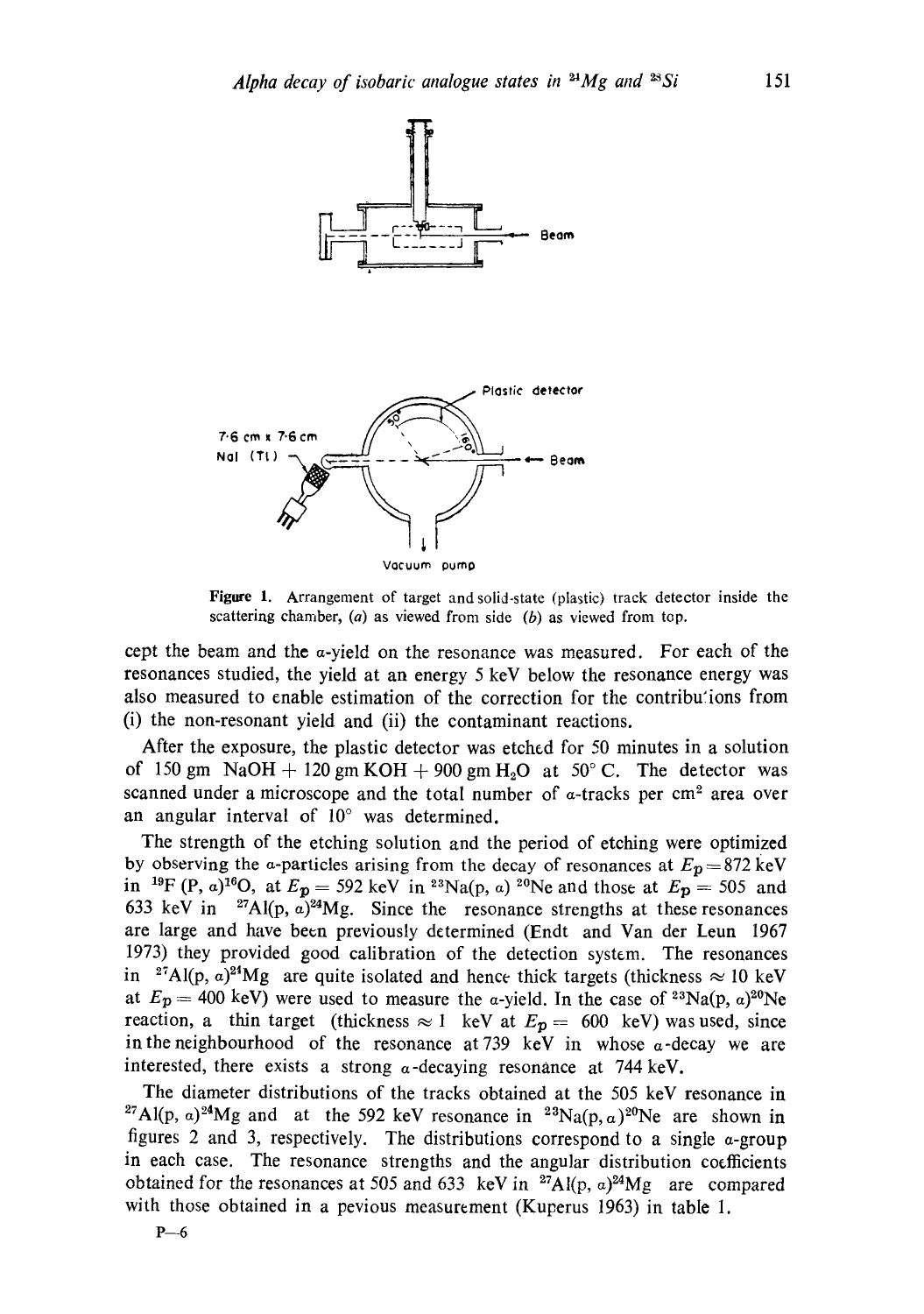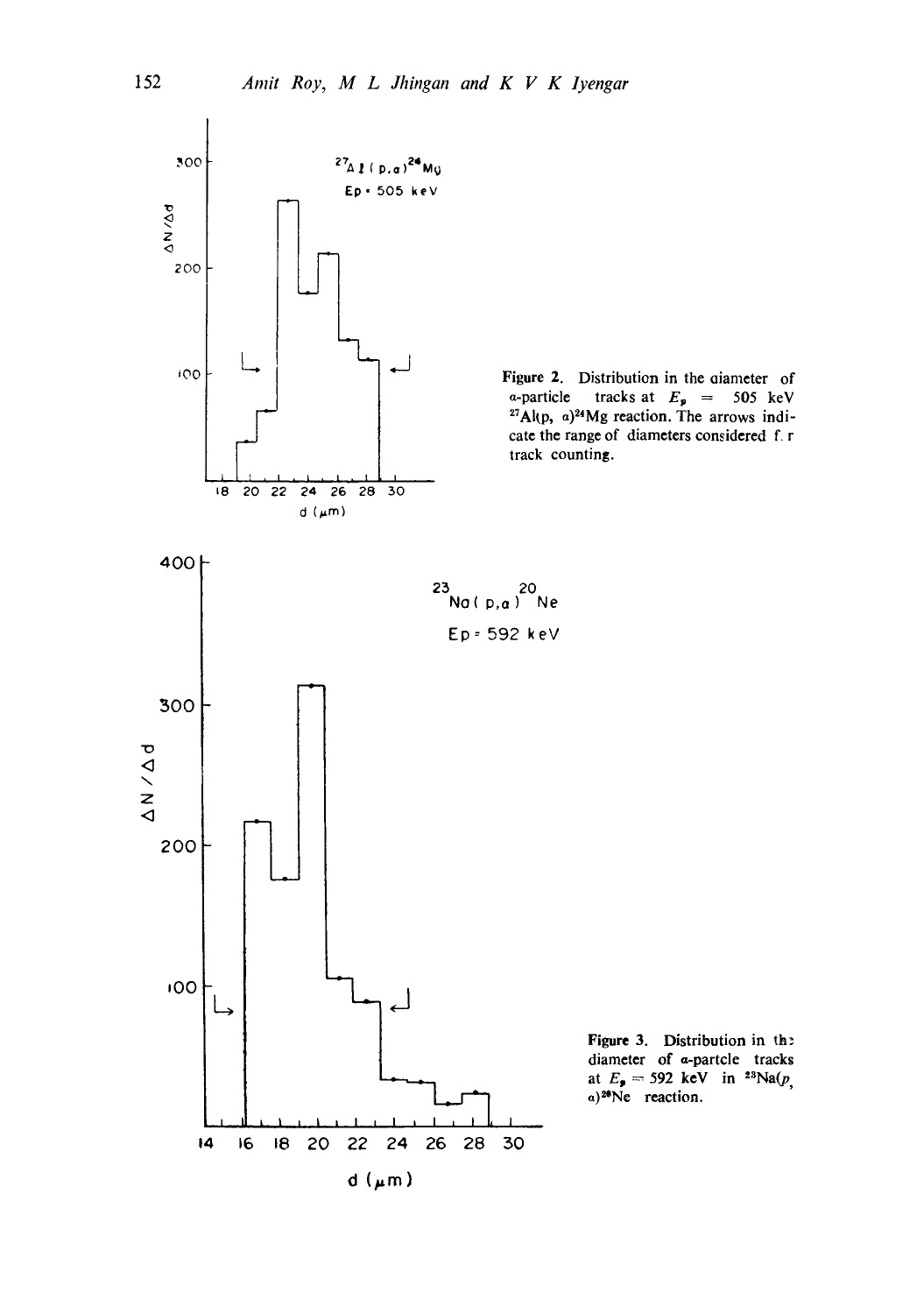| Resonance<br>energy<br>(keV) | Resonance strength<br>$(2J+1) \Gamma_p \Gamma_a/\Gamma_b$ (eV) |       | Angular distribution coefficients         |                                                    |                                                    |  |  |
|------------------------------|----------------------------------------------------------------|-------|-------------------------------------------|----------------------------------------------------|----------------------------------------------------|--|--|
|                              | Present work                                                   | Ku 63 |                                           | Present work                                       | <b>Ku 63</b>                                       |  |  |
| 505                          | $1.46 + 0.50$                                                  | $1-2$ | $a_2/a_0$<br>$a_4/a_0$                    | $0.00 + 0.10$<br>$0.05 + 0.10$                     | $0.00 + 0.04$<br>$0.02 + 0.04$                     |  |  |
| 633                          | $3\cdot77+1\cdot0$                                             | $3-3$ | $a_2/a_0$<br>$a_4/a_0$<br>$a_{\rm s}/a_0$ | $+0.26 + 0.04$<br>$-0.03 + 0.06$<br>$+0.04 + 0.07$ | $+0.23 + 0.04$<br>$-0.07 + 0.04$<br>$+0.03 + 0.06$ |  |  |

Table 1. Resonance strength and angular distribution coefficients for <sup>27</sup>A1 (p, a)<sup>24</sup>Mg reaction obtained in the present work compared with previous results

#### **4. Results**

4.1 The  $2^3Na(p, a)^{2^0}Ne$  reaction

### 4.1.1. *Resonance strengths and partial widths*

The yield of a-particles was measured on the resonances at  $E_{p}=677$  and 739 keV and at an energy 5 keV below the corresponding resonance energies. The yields of a-particles are presented in tables 2 and 3. The angular distribution of a-particles at  $E_p = 739$  keV is shown graphically in figure 4. In table 2, we find that the ' off' resonance yield is more than the ' on' resonance at  $E_p = 677$  keV. This is possibly due to the contribution from the tail of the resonance at  $E_*=667 \text{ keV}$ in the contaminant reaction,  $^{19}F(p, a)^{16}O$ , which ' has a large cross-section *viz.*, 540 mb as against few  $\mu b$  in case of <sup>23</sup>Na. The sources of flourine contamination are (i) the Ta backing itself and (ii) the oil vapour from the diffusion pumps The contribution from the second source can be minimised using liquid nitrogen traps. A quantitative estimate of the amount of  $1^{\circ}F$  present is difficult since the amount of  $^{19}$ F keeps increasing with time due to deposition of oil vapour. We thus cannot obtain a reliable value for the resonance strength of this resonance. However we can set an upper limit of  $3.3 \times 10^{-3}$  eV for the value of resonance strength,  $(2J + 1) \Gamma_p \Gamma a / \Gamma$ .

The slight asymmetries observed about  $90^\circ$  in the angular distribution of both the ' on ' and ' off' resonance yields at  $E_p = 739$  keV possibly arise due to interference with the resonance at 744 keV. The difference between the 'on' and ' off' resonance yields, which corresponds to the yield of the resonance, however, is almost isotropic. The value for the resonance strength  $(2J+1)T_p$ ,  $Ta/T$ obtained for this resonance by comparing its yield to that of the resonance at  $E_p = 592 \text{ keV}$  is  $(1.47 \pm 0.5)$  eV.

Since the resonances have  $J^{\pi} = 3^{+}$ , they cannot be excited as resonances in <sup>20</sup>Ne(a,  $\gamma$ )<sup>21</sup>Mg reaction and thus the strength of the  $(a, \gamma)$  reaction is not available. To deduce the partial a-widths, we assume  $\Gamma_p \approx \Gamma$ . If this assumption is incorrect, the widths obtained give the lower limits for the  $a$ -widths. The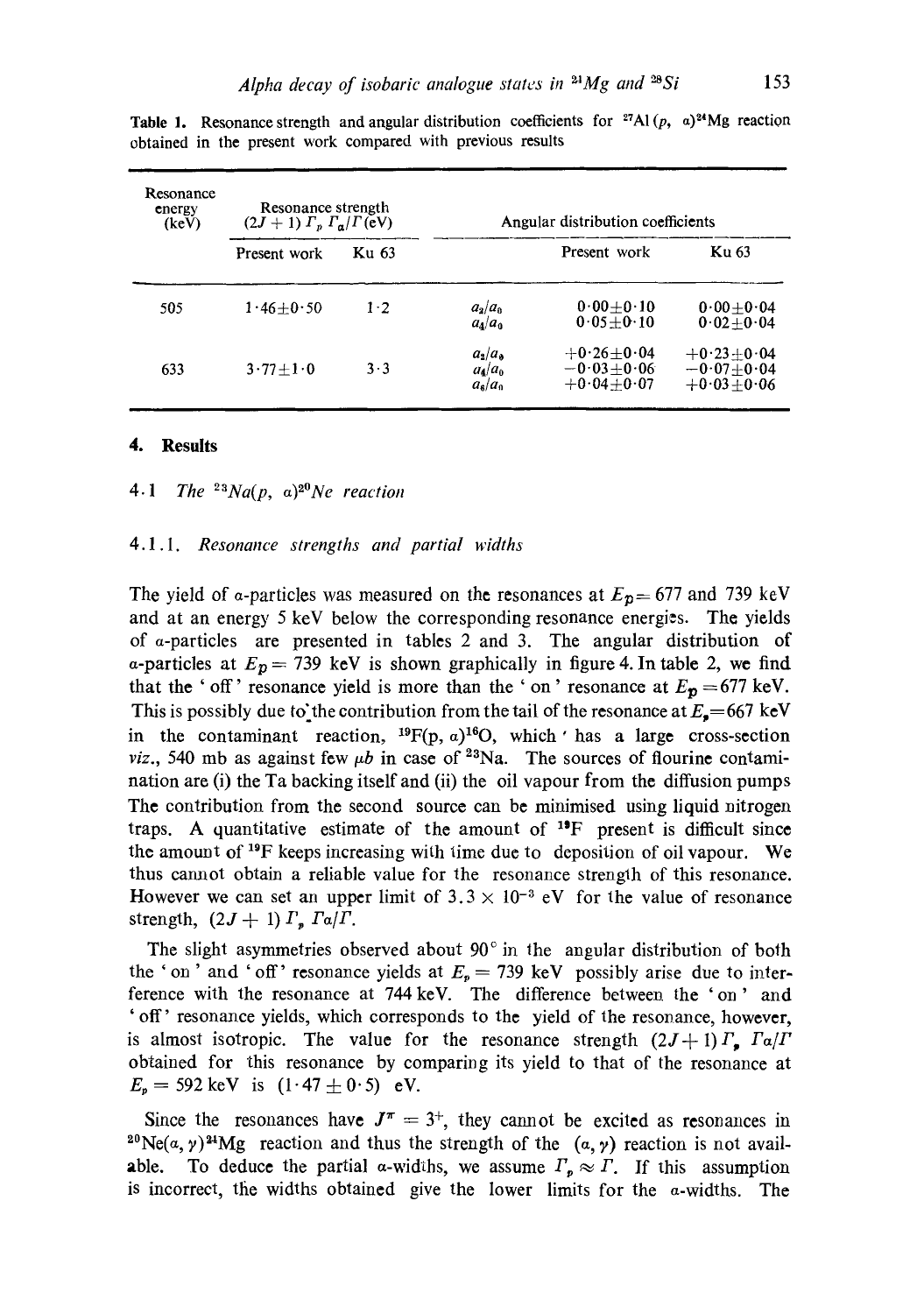| Number of a-tracks |                    |                             |  |  |  |
|--------------------|--------------------|-----------------------------|--|--|--|
| 'On'<br>resonance  | ' Off<br>resonance | Difference<br>$('On'-'Of')$ |  |  |  |
| 116                | 152                | $-36$                       |  |  |  |
| 172                | 187                | - 15                        |  |  |  |
| 121                | 201                | $-80$                       |  |  |  |
| 159                | 200                | $-41$                       |  |  |  |
| 196                | 291                | - 95                        |  |  |  |
| 232                | 335                | $-103$                      |  |  |  |
| 253                | 230                | $+23$                       |  |  |  |
| 180                | 315                | $-135$                      |  |  |  |
| 176                | 294                | $-118$                      |  |  |  |
| 159                | 225                | $-66$                       |  |  |  |
| 154                | 180                | 26<br>$\qquad \qquad$       |  |  |  |
|                    |                    |                             |  |  |  |

Table 2. Number of a-tracks detected *versus* observation angle from <sup>23</sup>Na  $(p, a)$ <sup>20</sup>Ne reaction at  $E_{p} = 677$  keV. Area of detector = 25 mm<sup>2</sup>. Total proton charge incident on the target during the exposure  $= 0.02$  Coulomb.

**Table 3.** Number of a-tracks detected *versus* cbservation angle from  $^{23}$ Na (p, a) $^{20}$ Ne reaction at  $E_p = 739$  keV. Area of detector = 100 mm<sup>2</sup>. Total proton charge incident on the target during the exposure  $= 0.01$  Coulomb.

|                     | Number of a-tracks |                      |                                |  |  |  |
|---------------------|--------------------|----------------------|--------------------------------|--|--|--|
| Angle in<br>degrees | 'On'<br>resonance  | ' Off '<br>resonance | Difference<br>(' On '-' Off ') |  |  |  |
| $60 - 70$           | 3748               | 2896                 | 852                            |  |  |  |
| $70 - 80$           | 3659               | 2809                 | 850                            |  |  |  |
| 80-90               | 3602               | 2707                 | 895                            |  |  |  |
| $90 - 100$          | 3495               | 2750                 | 745                            |  |  |  |
| $100 - 110$         | 3542               | 2640                 | 902                            |  |  |  |
| 110-120             | 3251               | 2404                 | 847                            |  |  |  |
| $120 - 130$         | 3007               | 2162                 | 845                            |  |  |  |
| $130 - 140$         | 2792               | 1780                 | 1012                           |  |  |  |
| 140-150             | 2327               | 1558                 | 769                            |  |  |  |
| 150-160             | 2061               | 1259                 | 802                            |  |  |  |
|                     |                    |                      |                                |  |  |  |

widths deduced under this assumption are presented in table 4. The dimensionless reduced a-widths were obtained from the observed widths by incorporating the effect of penetrability and dividing by the Wigner limit  $3\hbar^2/2\mu R^2$ . The penetrabilities were calculated using the fromalism of Sharp *etal* (1955), with the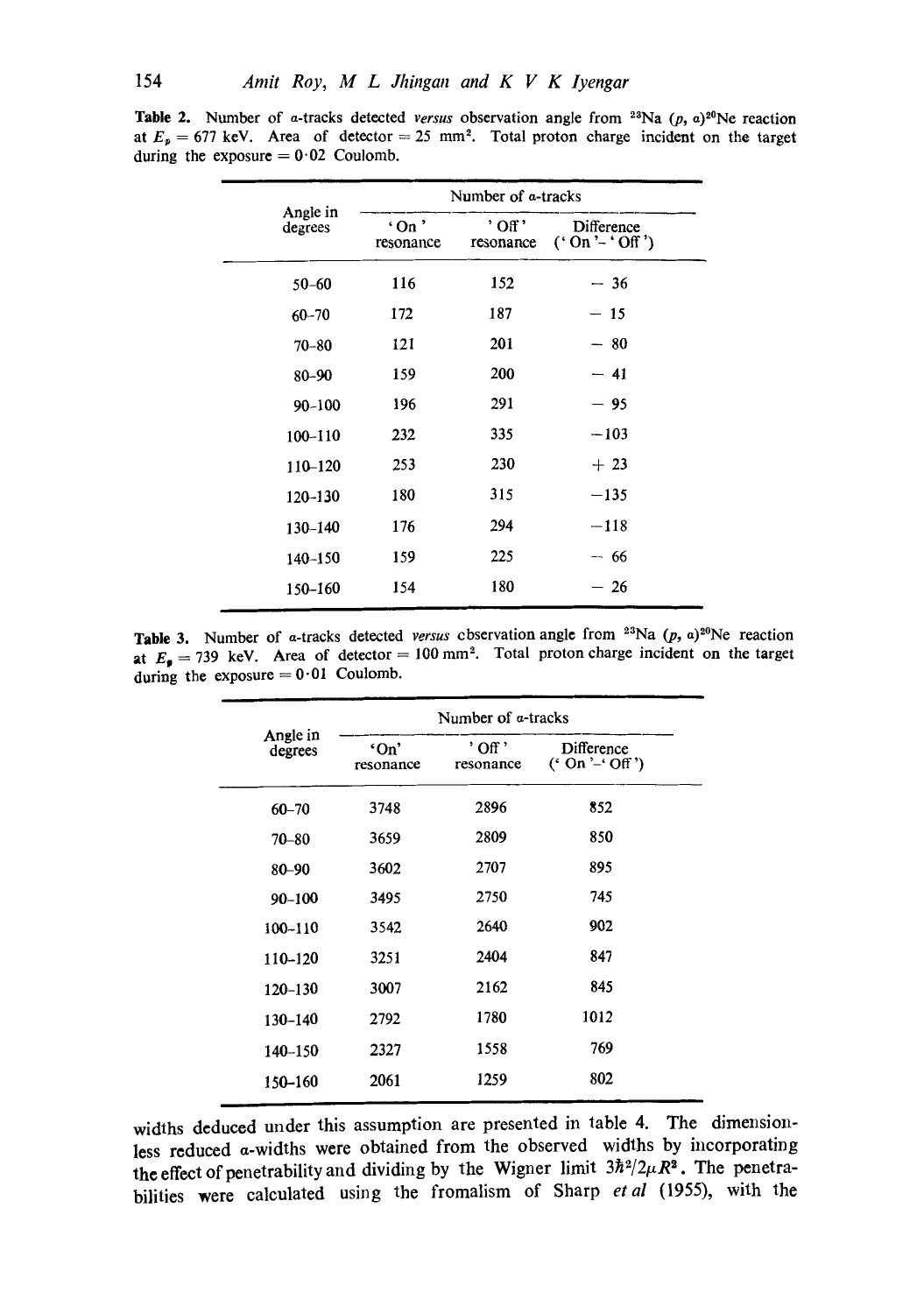

Figure 4. Angular distribution of  $\alpha$ -particles obtained at "On", and "Off" resonance at  $E_p = 739$  keV in <sup>23</sup>Na (p,  $\alpha$ )<sup>20</sup>Ne reaction. The ordinate represents actual number of a-tracks registered per cm<sup>2</sup> area of the detector.

Table 4. Partial and reduced a-widths for resonances in  $23Na(p, a)^{20}Ne$  reaction. The widths are deduced under the assumption  $\Gamma_p \approx \Gamma$ .

| $E_{\bullet}$ ( <sup>24</sup> Mg)<br>(MeV) | $\epsilon_{\rm (keV)}^{E_{\rm p}}$ | $J^{\pi}$ | $(2J+1) \Gamma_{\alpha}$<br>(cV)                  | $\frac{\Gamma_{\alpha}}{(\text{eV})}$ | $\theta_{\alpha}{}^2$ |
|--------------------------------------------|------------------------------------|-----------|---------------------------------------------------|---------------------------------------|-----------------------|
| 12.342                                     | 677                                | $3+$      | $\leqslant$ 3 $\cdot$ 4 $\times$ 10 <sup>-3</sup> | $0.5 \times 10^{-3}$                  | $4.6 \times 10^{-4}$  |
| 12.402                                     | 739                                | $3+$      | $1.5 + 0.5$                                       | $0.21 \pm 0.07$                       | 0.11                  |

interaction radius given by  $R = r_0$  (fm)  $(A^3 + m^3)$  where A and m are the mass number of the target and projectile respectively and  $r_0 = 1.4$  fm. The values obtained for the penetrabitities and hence the reduced widths depend very much on the value of  $r_0$  chosen, specially at low projectile energies below the Coulomb barrier. However, as can be seen from table 5. the ratio of penetrabilities at two different energies does not depend sensitively on the choice of  $r_0$ .

### *4.1.2. Coulomb matrix element*

Using the values for the reduced a-widths [from table 4 and eq. (6)], the value of the mixing parameter,

$$
|\epsilon|^2 = \frac{4.6 \times 10^{-4}}{0.11} = 4.18 \times 10^{-8}
$$

or

 $\vert \epsilon \vert = 0.065$ 

is obtained.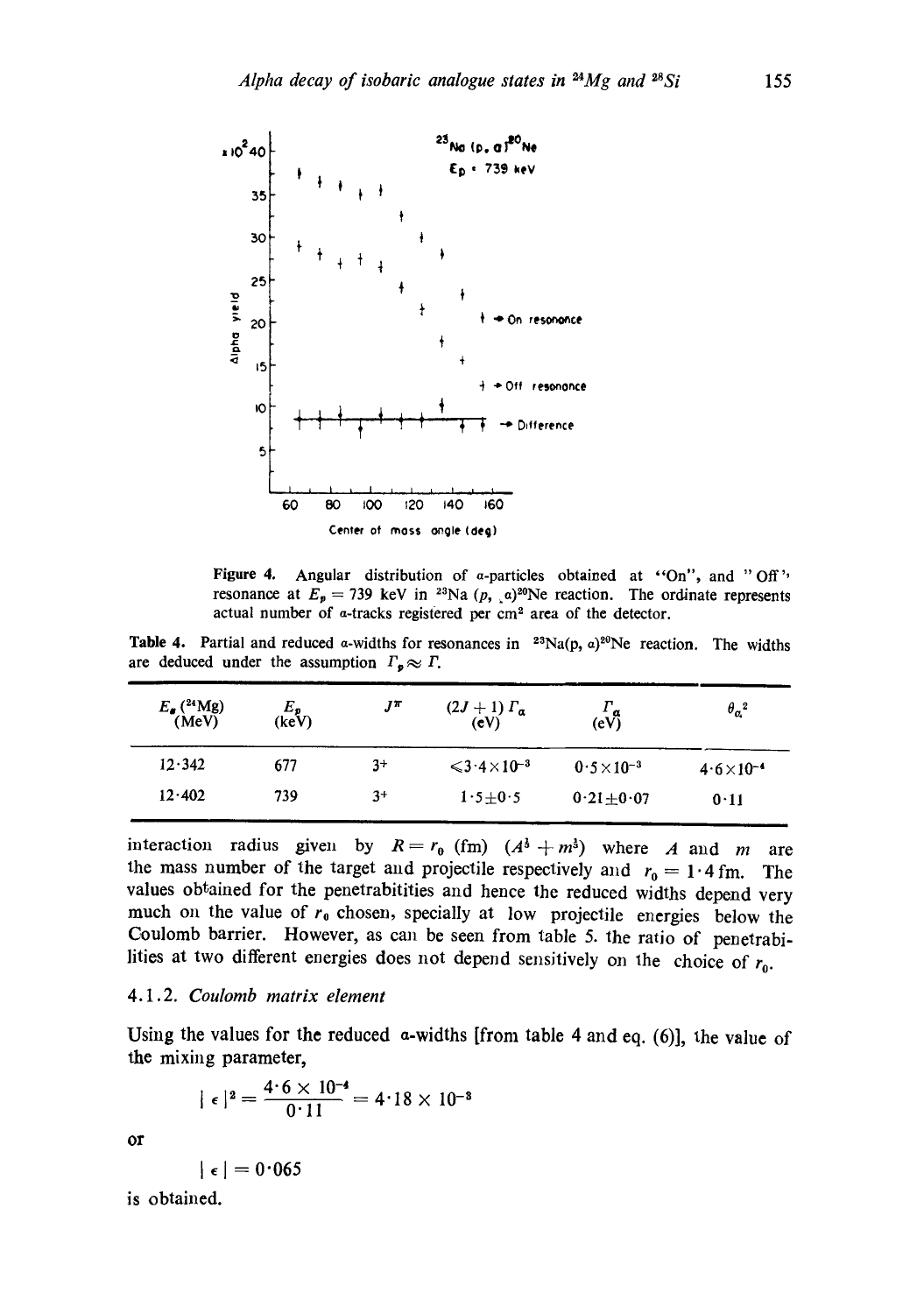Table 5. Comparison of proton and alpha particle penetrabilities calculated using different values for the interaction radius, R, defined by  $R = r_0 (A^{1/3} + m^{1/3})$ in fm.

(a) System:  $23Na + p$ 

| $\epsilon_{\text{MeV}}^{E_{\text{P}}}$ | ı, |                       | $P_{l\pi} = 2\rho / A_{l\pi}^{2}$ |  |
|----------------------------------------|----|-----------------------|-----------------------------------|--|
|                                        |    | $r_0 = 1.2$           | $r_0 = 1.4$                       |  |
| 0.592                                  |    | $4.82 \times 10^{-4}$ | $1.01 \times 10^{-3}$             |  |
| 0.677                                  | 2  | $7.43 \times 10^{-5}$ | $1.92 \times 10^{-4}$             |  |
| 0.739                                  | 2  | $1.37 \times 10^{-4}$ | $3.53 \times 10^{-4}$             |  |
| $P_a(0.739)/P_a(0.677) =$              |    | 1.84                  | 1.84                              |  |

(b) System:  $^{20}$ Ne + a at resonances in  $^{23}$ Na + p reaction

| $E_{\bm{v}}$ |       | $E_a$                     | $\iota_a$     | $P_{l\alpha} = 2\rho / A_{l\alpha}^2$ |                             |  |
|--------------|-------|---------------------------|---------------|---------------------------------------|-----------------------------|--|
| (MeV)        | (MeV) |                           | $r_{0} = 1.2$ | $y_0 = 1.4$                           |                             |  |
|              | 0.592 | 2.944                     | 3             | $2.58 \times 10^{-3}$                 | $1 \cdot 17 \times 10^{-2}$ |  |
|              | 0.677 | 1.395                     | 2             | $4.40\times10^{-7}$                   | $2.20\times10^{-6}$         |  |
|              | 0.739 | 1.454                     | 2             | $8.57 \times 10^{-7}$                 | $4.27 \times 10^{-6}$       |  |
|              |       | $P_2(0.739)/P_2(0.677) =$ |               | 1.95                                  | 1.94                        |  |
|              |       |                           |               |                                       |                             |  |

Upper limits of 90 and 70 eV have been set for the widths of the resonances at 739 and 677 keV (Wagner and Heitzmann 1960). Then using eq. (3)

 $|\eta_1 - \eta_2| \simeq E_1 - E_2 = 739 - 677 = 62 \text{ keV}$ 

and the Coulomb matrix element, given by eq. (7), is

 $\langle \psi(T_{\leq}) | H_{\bullet} | \psi(T_{>}) \rangle = 4.01 \text{ keV}.$ 

4.2. *The*  $^{27}$ Al(p, a) $^{24}$ Mg *reaction* 

4.2.1. *Resonance strengths and partial widths* 

The yield of  $\alpha$ -particles on the 295, 327 and 405 keV resonances and at energies 5 keV below the respective resonance energies measured using a thick target are presented in tables 6 to 8. From table 7, we find that there is no observable a-yield from the resonance at  $E<sub>z</sub> = 327$  keV. The deduced resonance strengths and the angular distribution coefficients are presented in table 9. The low yields of the reaction result in large statistical errors on measurement which reflect as large errors on the angular distribution coefficients. Not much significance can thus be attributed to the values of the angular distribution coefficients.

The compound states in <sup>28</sup>Si excited through the <sup>27</sup>Al(p,  $\gamma$ )<sup>28</sup>Si reaction as resonances at  $E_p = 327$  and 405 keV have been observed to be excited in <sup>24</sup>Mg(a, y)<sup>28</sup>Si reaction as well (Smulders and Endt 1962). No resonance is observed in the latter reaction at a-energies corresponding to the resonance at  $E_p = 295$ keV. However, from the excitation function presented for the  $(a, y)$  reaction (Smulders and Endt 1962) it is possible to place an upper limit on the resonance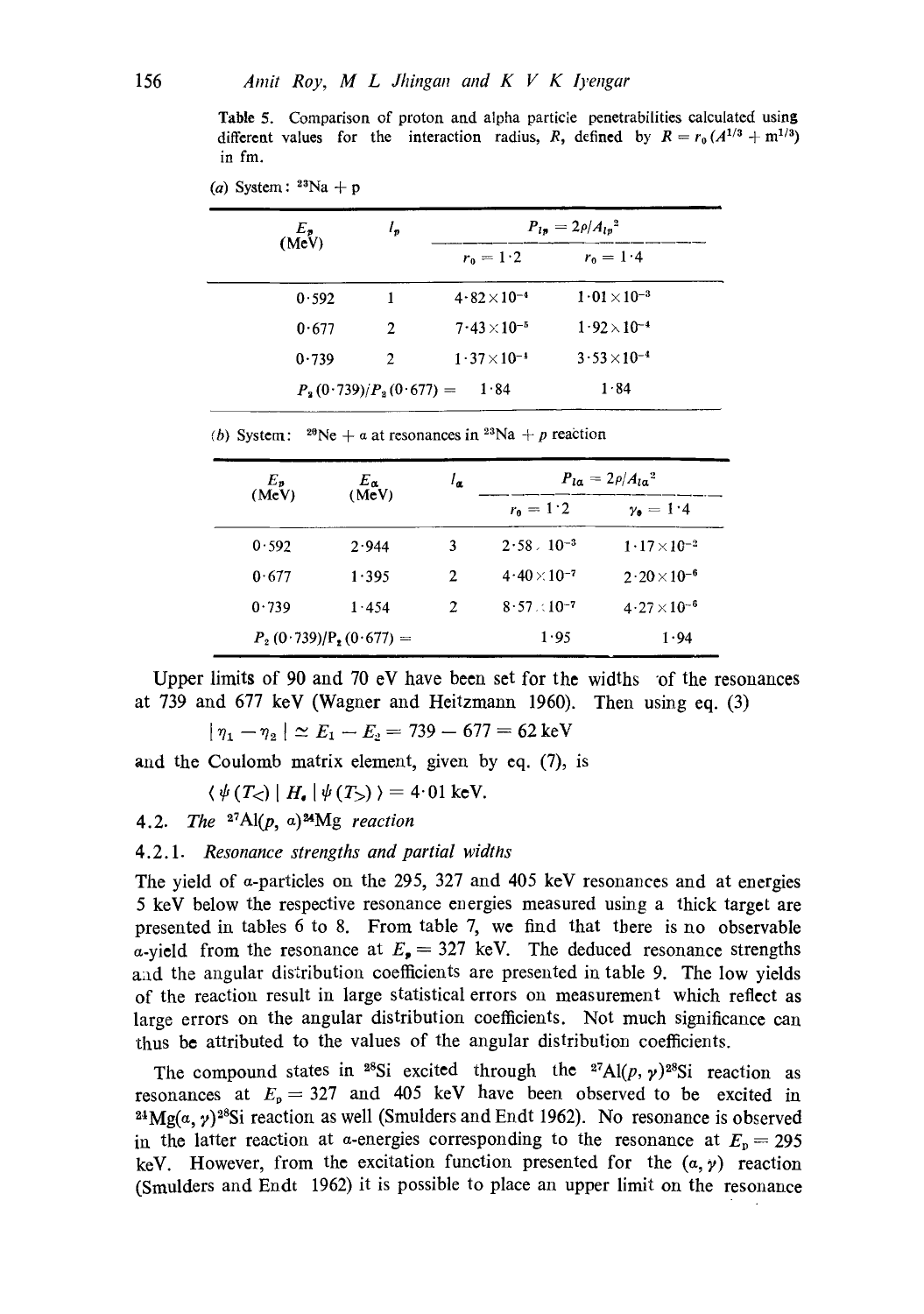|                     | Number of a-tracks                    |                          |                              |  |  |
|---------------------|---------------------------------------|--------------------------|------------------------------|--|--|
| Angle in<br>degrees | $^{\circ}$ On $^{\circ}$<br>resonance | $'$ Off $'$<br>resonance | Difference<br>$('On'-'Off')$ |  |  |
| $60 - 70$           | 682                                   | 550                      | 132                          |  |  |
| 70-80               | 700                                   | 564                      | 136                          |  |  |
| $80 - 90$           | 677                                   | 565                      | 112                          |  |  |
| $90 - 100$          | 637                                   | 560                      | 67                           |  |  |
| $100 - 110$         | 726                                   | 583                      | 145                          |  |  |
| 110-120             | 713                                   | 564                      | 149                          |  |  |
| $120 - 130$         | 684                                   | 556                      | 128                          |  |  |
| $130 - 140$         | 662                                   | 555                      | 107                          |  |  |
| $140 - 150$         | 674                                   | 583                      | 91                           |  |  |
| $150 - 160$         | 629                                   | 575                      | 54                           |  |  |

Table 6. Number of a-tracks detected *versus* observation angle from <sup>27</sup>Al(p,  $\alpha$ )<sup>24</sup>Mg reaction at  $E_{\text{g}} = 295 \text{ keV}$ . Area of detector = 100 mm<sup>2</sup>. Total proton charge incident on the target during the exposure  $= 0.01$  Coulomb.

Table 7. Number of a-tracks detected *versus* observation angle from  $2^7$ Al(p, a) $2^4$ Mg reaction at  $E_p = 327$  keV. Area of detector = 32 mm<sup>2</sup>. Total proton charge incident on the target during the exposure  $= 0.055$  Coulomb.

|                     | Number of a-tracks                    |                                  |                             |  |  |
|---------------------|---------------------------------------|----------------------------------|-----------------------------|--|--|
| Angle in<br>degrees | $^{\circ}$ On $^{\circ}$<br>resonance | $\cdot$ Off $\cdot$<br>resonance | Difference<br>$('On'-'Of')$ |  |  |
| 50-60               | 965                                   | 1057                             | $-92$                       |  |  |
| $60 - 70$           | 897                                   | 945                              | $-48$                       |  |  |
| $70 - 80$           | 955                                   | 942                              | $+13$                       |  |  |
| $0 - 90$            | 965                                   | 960                              | $+5$                        |  |  |
| $90 - 100$          | 1048                                  | 1021                             | $+27$                       |  |  |
| $100 - 110$         | 1019                                  | 1008                             | $+11$                       |  |  |
| 110-120             | 1071                                  | 1131                             | $-60$                       |  |  |
| $120 - 130$         | 1075                                  | 1149                             | $-74$                       |  |  |
| $130 - 140$         | 1108                                  | 1025                             | $+83$                       |  |  |
| 140-150             | 1198                                  | 1240                             | $-42$                       |  |  |

strength for the  $(a, y)$  reaction. Since, we have a knowledge of the strengths of the  $(p, y)$ ,  $(p, a)$  and  $(a, y)$  reactions leading to the same compound states in <sup>28</sup>Si, the partial widths  $\Gamma_p$ ,  $\Gamma_\gamma$  and  $\Gamma_a$  can all be determined. The partial and the reduced widths are presented in tables 10 and 11. The particle penetrabilities were calculated as detailed earlier in section 4.1.1.

## *4.2.2 Coulomb matrix elements*

Since we have here a case of an IAR splitting into three components, as discussed in section 2, the Coulomb matrix elements responsible for the mixing cannot be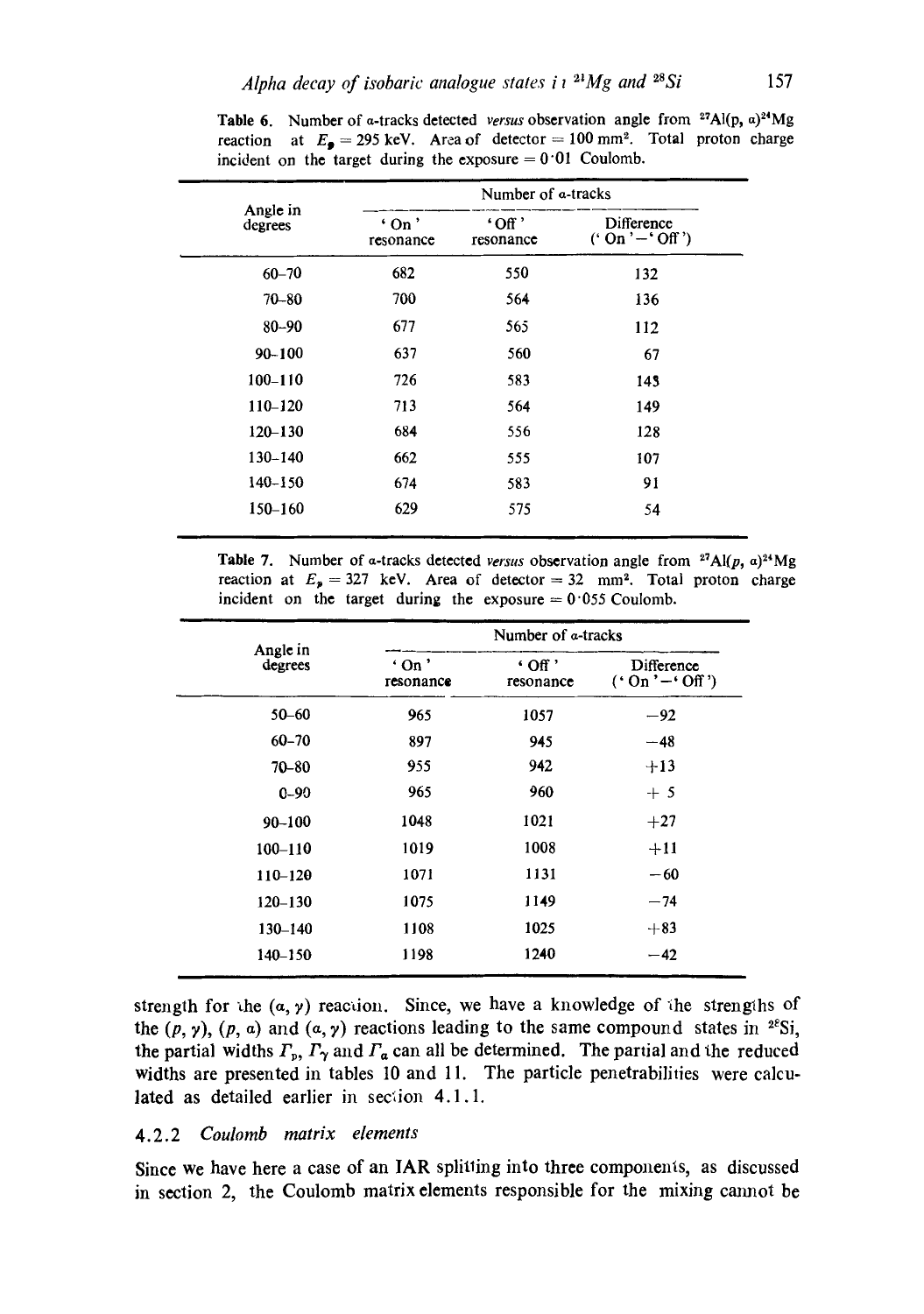|                     |                      |                            | Number of a-tracks          |
|---------------------|----------------------|----------------------------|-----------------------------|
| Angle in<br>degrees | $'$ On'<br>resonance | $\cdot$ Off '<br>resonance | Difference<br>$('On'-'Of')$ |
| $50 - 60$           | 1252                 | 939                        | 313                         |
| $60 - 70$           | 1205                 | 904                        | 301                         |
| 70–80               | 1338                 | 934                        | 404                         |
| $80 - 90$           | 1237                 | 934                        | 304                         |
| 90-100              | 1194                 | 949                        | 245                         |
| $100 - 110$         | 1276                 | 931                        | 345                         |
| 110-120             | 1440                 | 1010                       | 430                         |
| $120 - 130$         | 1311                 | 1008                       | 303                         |
| $130 - 140$         | 1268                 | 1046                       | 222                         |
| $140 - 150$         | 1264                 | 1026                       | 238                         |

**Table 8.** Number of a-tracks detected *versus* observation angle from  $27\text{Al}(p, a)24\text{Mg}$ reaction at  $E_p = 405$  keV. Area of detector = 25mm<sup>2</sup>. Total proton charge incident on the target during the exposure  $= 0.04$  Coulomb.

Table 9. Resonance strengths and angular distribution coefficients for <sup>27</sup>Al (p, a)<sup>24</sup>Mg reaction. The angular distribution coefficients are obtained from least square fitting to the data.

| Resonance<br>energy<br>(keV) | Resonance<br>strength<br>$\Gamma_p \Gamma_a$<br>$(2J + 1)^{4}$<br>(cV) | Angular distributon coefficients<br>normalised with respect to $a_0$ |                                                 |  |
|------------------------------|------------------------------------------------------------------------|----------------------------------------------------------------------|-------------------------------------------------|--|
| 295                          | $(26\pm9)\times10^{-3}$                                                | $a_{2}$<br>$a_1$                                                     | $-0.34 + 0.24$<br>$-0.27 + 0.30$                |  |
|                              |                                                                        | a <sub>6</sub>                                                       | $-0.60 + 0.41$                                  |  |
| 327                          | $\leq 1.4 \times 10^{-3}$                                              |                                                                      |                                                 |  |
| 405                          | $(64 \pm 20) \times 10^{-3}$                                           | a <sub>2</sub><br>$a_4$<br>$a_{\epsilon}$                            | $0.25 + 0.34$<br>$0.55 + 0.38$<br>$0.65 + 0.49$ |  |

|  | <b>Table 10.</b> Resonance strengths and cross-sections for the <sup>27</sup> Al(p, $\alpha$ ) <sup>24</sup> Mg reaction |  |  |  |  |  |  |
|--|--------------------------------------------------------------------------------------------------------------------------|--|--|--|--|--|--|
|--|--------------------------------------------------------------------------------------------------------------------------|--|--|--|--|--|--|

| Resonance<br>energy | $E_x(^{28}\text{Si})$<br>(MeV)                       | $J^{\pi}$ | Resonance strengths in eV |                 |                 | Resonance cross-sesion<br>in barns |                    |                         |
|---------------------|------------------------------------------------------|-----------|---------------------------|-----------------|-----------------|------------------------------------|--------------------|-------------------------|
| (keV)               |                                                      |           | (p, a)                    | $(p, \gamma)^*$ | $(a, \gamma)$ † | $\sigma_{\sigma\gamma}$            | $\sigma_{p\alpha}$ | $\sigma_{\alpha\gamma}$ |
| 295                 | 11.869                                               | $4+$      | $0.026 + 0.009$           | 0.0042          | 0.002           | 0.22                               | 1.55               | 0.05                    |
| 327                 | $11 \cdot 898$                                       | $4+$      | $\leq 0.0014$             | 0.028           | 0.035           | 0.21                               | 0.01               | 0.49                    |
| 405                 | 11.974                                               | $4+$      | $0.064 + 0.020$           | 0.150           | 0.070           | 0.83                               | 0.59               | 0.92                    |
|                     | * From (Endt 1967, 1974).<br>† From (Smulders 1962). |           |                           |                 |                 |                                    |                    |                         |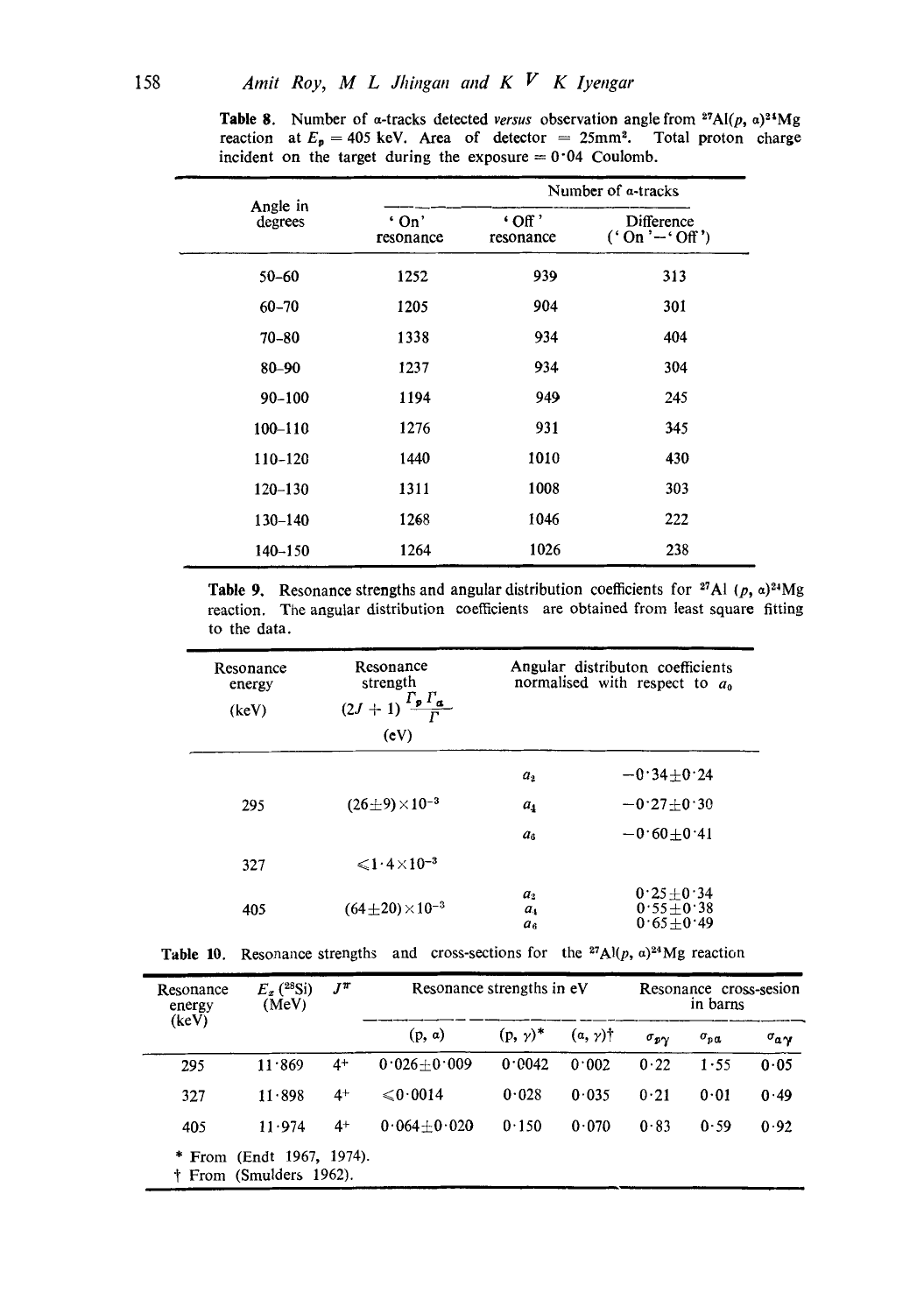Table 11. Widths, partial widths and dimensionless reduced particle widths of

| $E_a$ ( <sup>28</sup> Si)<br>(MeV) | $E_{\boldsymbol{v}}$<br>(key) | Jπ   | (meV) | $\Gamma_{\rm o}$<br>(meV) | $\Gamma_a$ | $\Gamma_{\gamma}$ | $\theta_n^2$<br>(meV) (meV) $(\times 10^{-3})$ $(\times 10^{-3})$ | $\theta_a^2$ |
|------------------------------------|-------------------------------|------|-------|---------------------------|------------|-------------------|-------------------------------------------------------------------|--------------|
| 11.869                             | 295                           | $4+$ | 14.7  | 9.5                       | 4.5        | 0.7               | 20.0                                                              | 6.8          |
| $11 \cdot 898$                     | 327                           | $4+$ | 95.2  | $3 \cdot 4$               | 4.2        | 87.6              | 2.2                                                               | 4.8          |
| 11.974                             | 405                           | $4+$ | 100.0 | 39.0                      | 18.2       | 42.8              | 2.5                                                               | $11 \cdot 0$ |





resonance levels in <sup>28</sup>Si.

Figure 5. Plot of the normalised mixing parameter  $\epsilon_1 / \sqrt{1 + |\epsilon_1|^2}$  *versus*  $\frac{\epsilon_2}{\sqrt{1 + \epsilon_2}^2}$  for three level mixing in <sup>28</sup>Si. The region under the shaded portion is allowed by the limits obtained from eq. (17).

determined. We use the eq. (17) and the reduced  $\alpha$ -widths from table 11 to determine the bounds on the mixing parameters. The result is shown graphically in figure 5. The normalised parameters  $\lceil \epsilon_i \rceil / \sqrt{1 + |\epsilon_i|^2}$  are chosen for ease of presentation. From the figure, we find that very small values for both  $\epsilon_1$  | and  $|\epsilon_2|$  are excluded. However, both  $|\epsilon_1|$  and  $|\epsilon_2|$  could simultaneously be very large, but that situation would correspond to two IAS mixing with one state of lower isospin. The corresponding limits on the Coulomb matrix elements in  $28Si$ , calculated using eq. (7), are

$$
\langle \psi(T_{\leq}) | H_{\delta} | \psi(T_{>}) \rangle \leq 16 \text{ keV}
$$

and

$$
\langle \psi'(T_{\leq}) | H_c | \psi(T_{>}) \rangle \leq 39 \text{ keV}.
$$

### **5. Discussion**

The observed a-decay of the IAR's indicate the presence of isospin mixing. For  $P - 7$